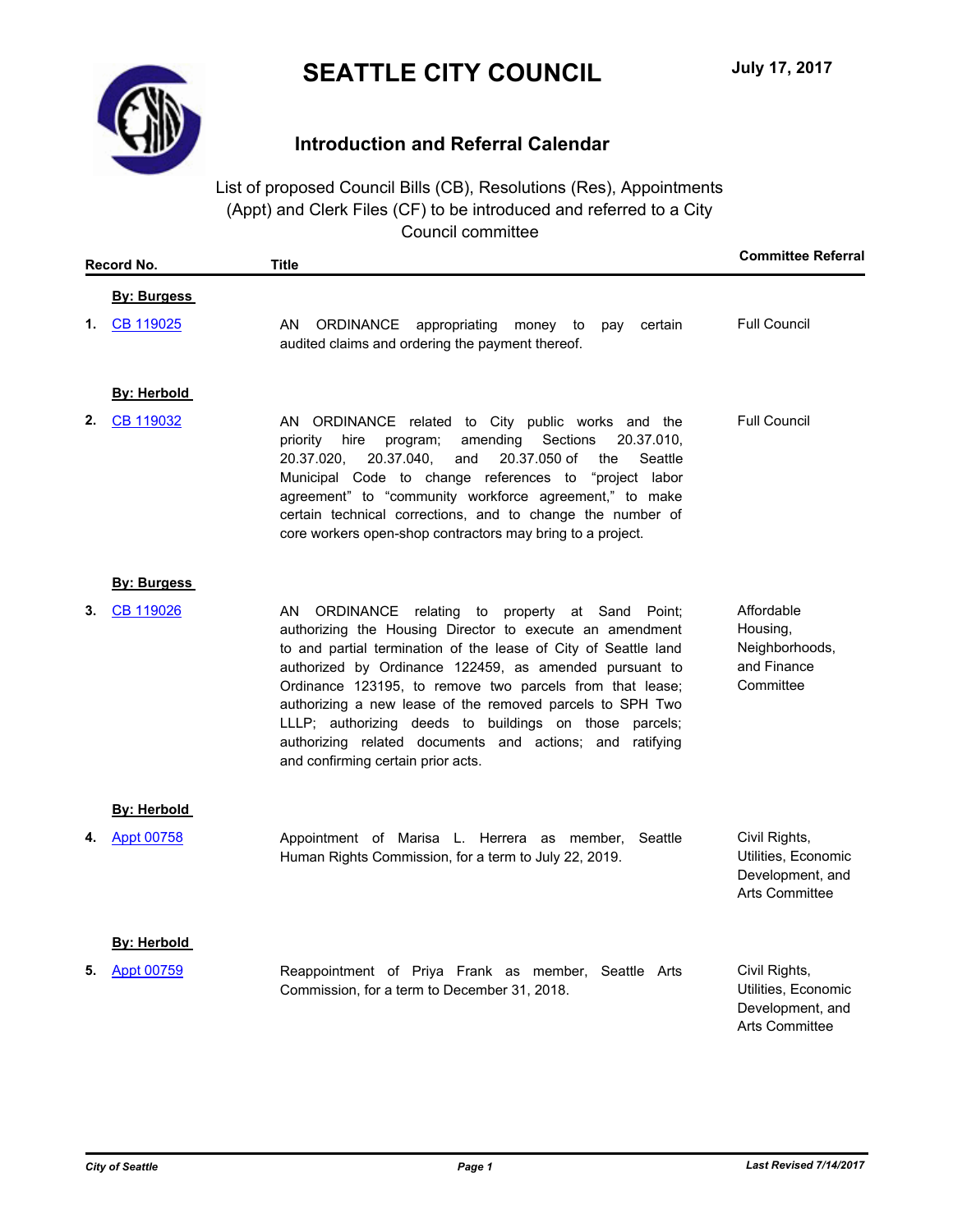## **By: Herbold**

| 6. | <b>Appt 00760</b>  | Appointment of Mitchell M. Chen as member, Seattle<br>LGBTQ Commission, for a term to April 30, 2018.                                                                                                                                                                                                                                                                                                                                                                                                                                                                                                                                                | Civil Rights,<br>Utilities, Economic<br>Development, and<br>Arts Committee        |
|----|--------------------|------------------------------------------------------------------------------------------------------------------------------------------------------------------------------------------------------------------------------------------------------------------------------------------------------------------------------------------------------------------------------------------------------------------------------------------------------------------------------------------------------------------------------------------------------------------------------------------------------------------------------------------------------|-----------------------------------------------------------------------------------|
|    | <b>By: Herbold</b> |                                                                                                                                                                                                                                                                                                                                                                                                                                                                                                                                                                                                                                                      |                                                                                   |
| 7. | <b>Appt 00761</b>  | Appointment of Latosha Correll as member, Seattle LGBTQ<br>Commission, for a term to April 30, 2019.                                                                                                                                                                                                                                                                                                                                                                                                                                                                                                                                                 | Civil Rights,<br>Utilities, Economic<br>Development, and<br><b>Arts Committee</b> |
|    | <b>By: Herbold</b> |                                                                                                                                                                                                                                                                                                                                                                                                                                                                                                                                                                                                                                                      |                                                                                   |
| 8. | <b>Appt 00762</b>  | Appointment of Ian M. Irving Bradshaw as member, Seattle<br>LGBTQ Commission, for a term to October 31, 2018.                                                                                                                                                                                                                                                                                                                                                                                                                                                                                                                                        | Civil Rights,<br>Utilities, Economic<br>Development, and<br><b>Arts Committee</b> |
|    | <b>By: Herbold</b> |                                                                                                                                                                                                                                                                                                                                                                                                                                                                                                                                                                                                                                                      |                                                                                   |
| 9. | <b>Appt 00763</b>  | Reappointment of Teresa Springer as member,<br>Seattle<br>Women's Commission, for a term to July 1, 2018.                                                                                                                                                                                                                                                                                                                                                                                                                                                                                                                                            | Civil Rights,<br>Utilities, Economic<br>Development, and<br>Arts Committee        |
|    | <b>By: Harrell</b> |                                                                                                                                                                                                                                                                                                                                                                                                                                                                                                                                                                                                                                                      |                                                                                   |
|    | 10. CB 119029      | AN ORDINANCE relating to the Technology Matching Fund<br>allocations<br>Program;<br>making<br>and<br>authorizing<br>implementation of certain<br>Technology<br>Matching<br>Fund<br>projects in 2017; providing that 2017 appropriations for the<br>Technology Matching Fund from the Cable Television<br>Franchise Subfund and from the Information Technology<br>Fund shall automatically carry forward into the 2018 fiscal<br>year; allowing that any unspent funds from an individual<br>project may be applied to another project that meets the<br>goals of the Digital Equity Initiative; and ratifying and<br>confirming certain prior acts. | Education, Equity,<br>and Governance<br>Committee                                 |
|    | <b>By: Harrell</b> |                                                                                                                                                                                                                                                                                                                                                                                                                                                                                                                                                                                                                                                      |                                                                                   |
|    | 11. CB 119030      | AN ORDINANCE relating to cable television; authorizing the<br>Mayor or the Mayor's designee to enter into a renewed<br>Cable Television Franchise Agreement and an agreement<br>regarding additional public benefits with WaveDivision I,<br>LLC; and authorizing the Chief Technology Officer to enter<br>into other agreements for the purpose of implementing or<br>administering the renewed franchise.                                                                                                                                                                                                                                          | Education, Equity,<br>and Governance<br>Committee                                 |
|    | By: Johnson        |                                                                                                                                                                                                                                                                                                                                                                                                                                                                                                                                                                                                                                                      |                                                                                   |
|    | 12. CB 119027      | ΑN<br><b>ORDINANCE</b><br>the Seattle<br>amending<br>Comprehensive<br>Plan to incorporate changes proposed as part of the<br>2016-2017 Comprehensive<br>Plan<br>annual<br>amendment                                                                                                                                                                                                                                                                                                                                                                                                                                                                  | Planning, Land<br>Use, and Zoning<br>Committee                                    |

process.